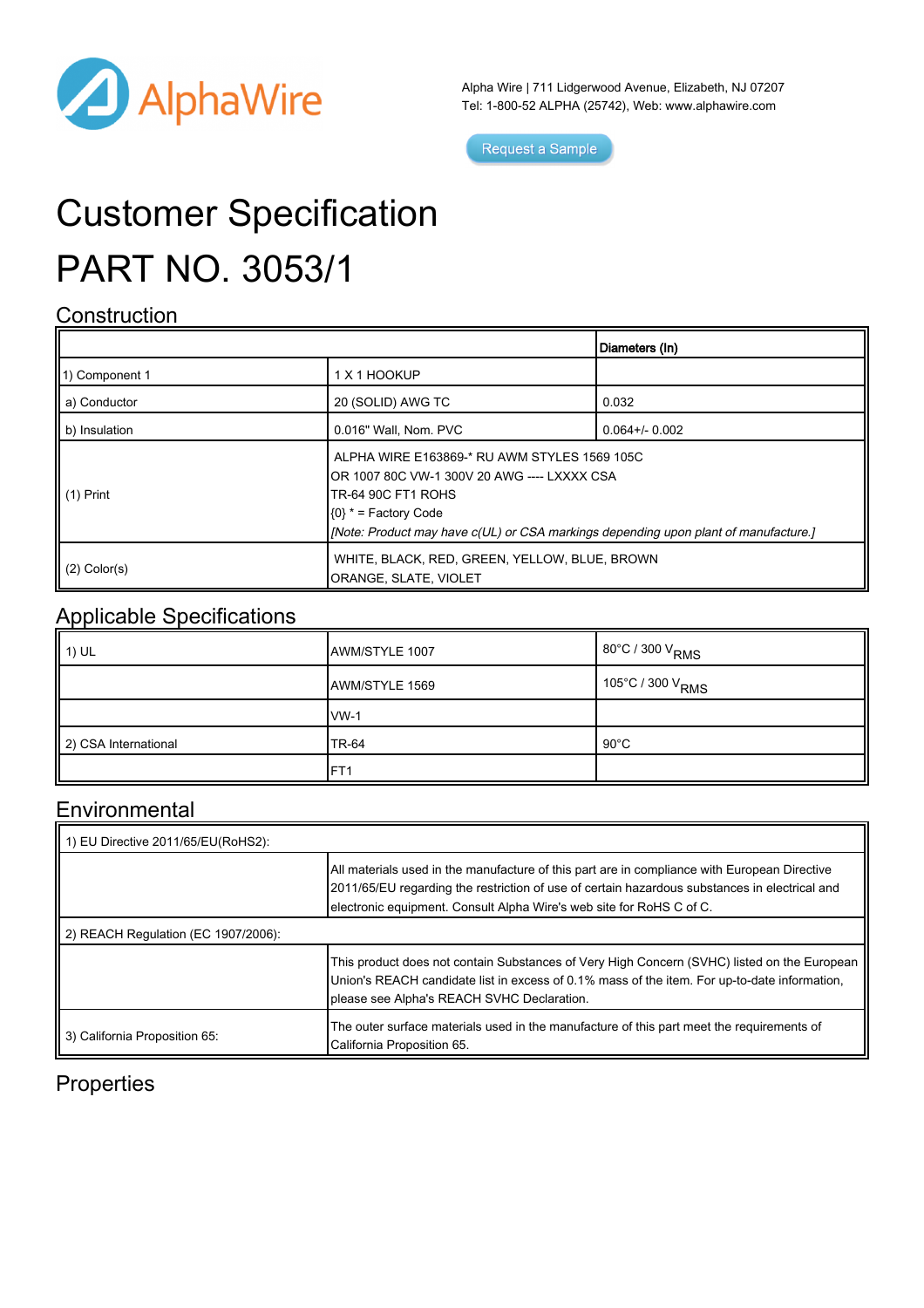| Physical & Mechanical Properties |                                 |  |
|----------------------------------|---------------------------------|--|
| 1) Temperature Range             | -40 to $105^{\circ}$ C          |  |
| 2) Bend Radius                   | 10X Cable Diameter              |  |
| 3) Pull Tension                  | 8 Lbs, Maximum                  |  |
| <b>Electrical Properties</b>     | (For Engineering purposes only) |  |
| 1) Voltage Rating                | $1300 V_{RMS}$                  |  |
| 2) Inductance                    | 0.06 µH/ft, Nominal             |  |
| 3) Conductor DCR                 | 10.5 Ω/1000ft @20°C, Nominal    |  |

#### **Other**

| Packaging  | Flange x Traverse x Barrel (inches)         |
|------------|---------------------------------------------|
| a) 1000 FT | $6.5 \times 4 \times 2.5$ Continuous length |
| b) 100 FT  | 2.75 x 2 x 1.125 Continuous length          |
|            | [Spool dimensions may vary slightly]        |
| Motes:     |                                             |

 $\parallel$ a) Certain colors and put-up combinations may only be available by special order, minimums may apply.

[www.alphawire.com](http://www.alphawire.com)

Alpha Wire | 711 Lidgerwood Avenue, Elizabeth, NJ 07207 Tel: 1-800-52 ALPHA (25742)

Although Alpha Wire ("Alpha") makes every reasonable effort to ensure their accuracy at the time of publication, information and specifications described herein are subject to errors or omissions and to changes without notice, and the listing of such information and specifications does not ensure product availability.

Alpha provides the information and specifications herein on an "AS IS" basis, with no representations or warranties, whether express, statutory or implied. In no event will Alpha be liable for any damages (including consequential, indirect, incidental, special, punitive, or exemplary) whatsoever, even if Alpha had been advised of the possibility of such damages, whether in an action under contract, negligence or any other theory, arising out of or in connection with the use, or inability to use, the information or specifications described herein.

#### ALPHA WIRE - CONFIDENTIAL AND PROPRIETARY

Notice to persons receiving this document and/or technical information. This document is confidential and is the exclusive property of ALPHA WIRE, and is merely on loan and subject to recall by ALPHA WIRE at any time. By taking possession of this document, the recipient acknowledges and agrees that this document cannot be used in any manner adverse to the interests of ALPHA WIRE, and that no portion of this document may be copied or otherwise reproduced without the prior written consent of ALPHA WIRE. In the case of conflicting contractual provisions, this notice shall govern the status of this document. ©2013 ALPHA WIRE - all rights reserved.